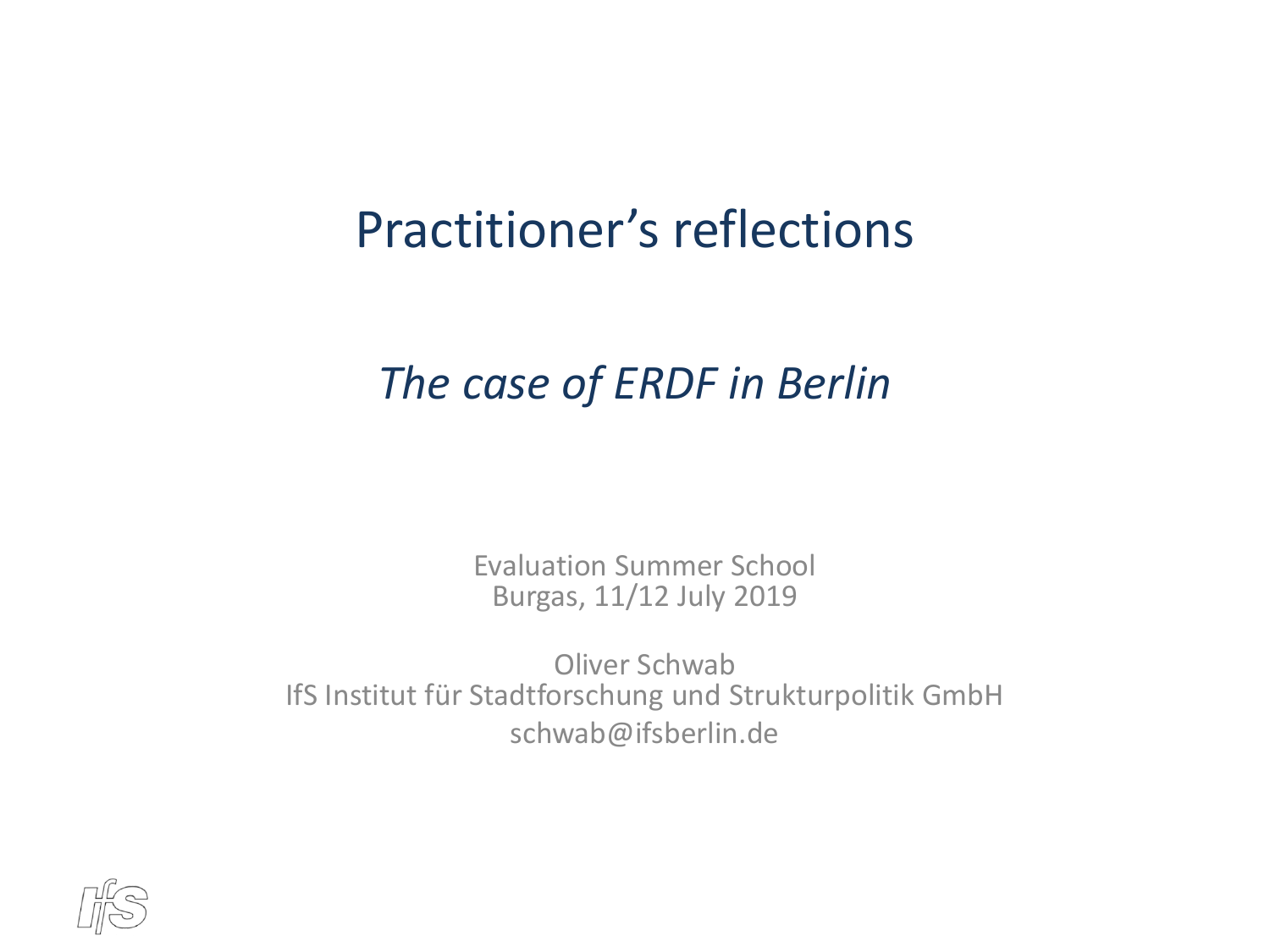# Background

- IfS working on behalf of the MA, including
	- Monitoring-related support (developing indicator system, quality control, data analysis)
	- Evaluation studies
- Long-term contract (2012 2024)
	- Covering the whole period from preparation to the final report
- IfS team consisting of 6 people, mostly senior level
- Close cooperation with MA

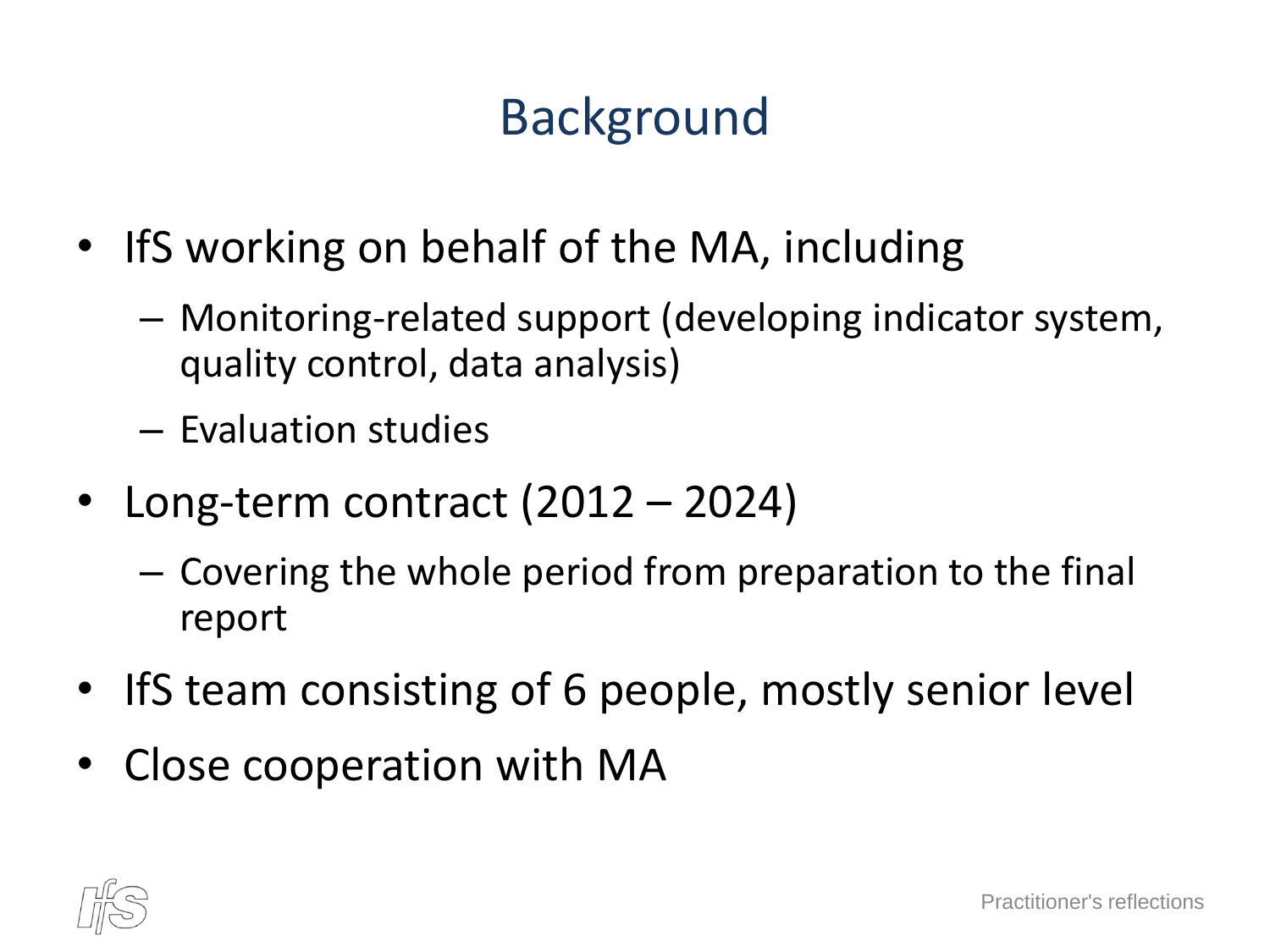## ERDF Berlin - The OP

| <b>PA 1 Innovation</b><br>• 605,687 mio. € total eligible cost<br>• 9 instruments (2 FI)         |                       | PA 2 Investment in<br>enterprises - start-ups<br>• 140,000 mio. € total eligible cost<br>• 4 instruments (1 FI) |                                      |
|--------------------------------------------------------------------------------------------------|-----------------------|-----------------------------------------------------------------------------------------------------------------|--------------------------------------|
|                                                                                                  | <b>ERDF OP Berlin</b> |                                                                                                                 |                                      |
|                                                                                                  | 1.270,4 mio. €        |                                                                                                                 |                                      |
| <b>PA CO2-Reduction</b><br>• 243,921 mio. € total eligible cost<br>• 1 Instrument, different IPs |                       | <b>PA 4 Integrated Urban</b><br>Development                                                                     |                                      |
|                                                                                                  |                       | • 3 instruments                                                                                                 | • 230,000 mio. € total eligible cost |

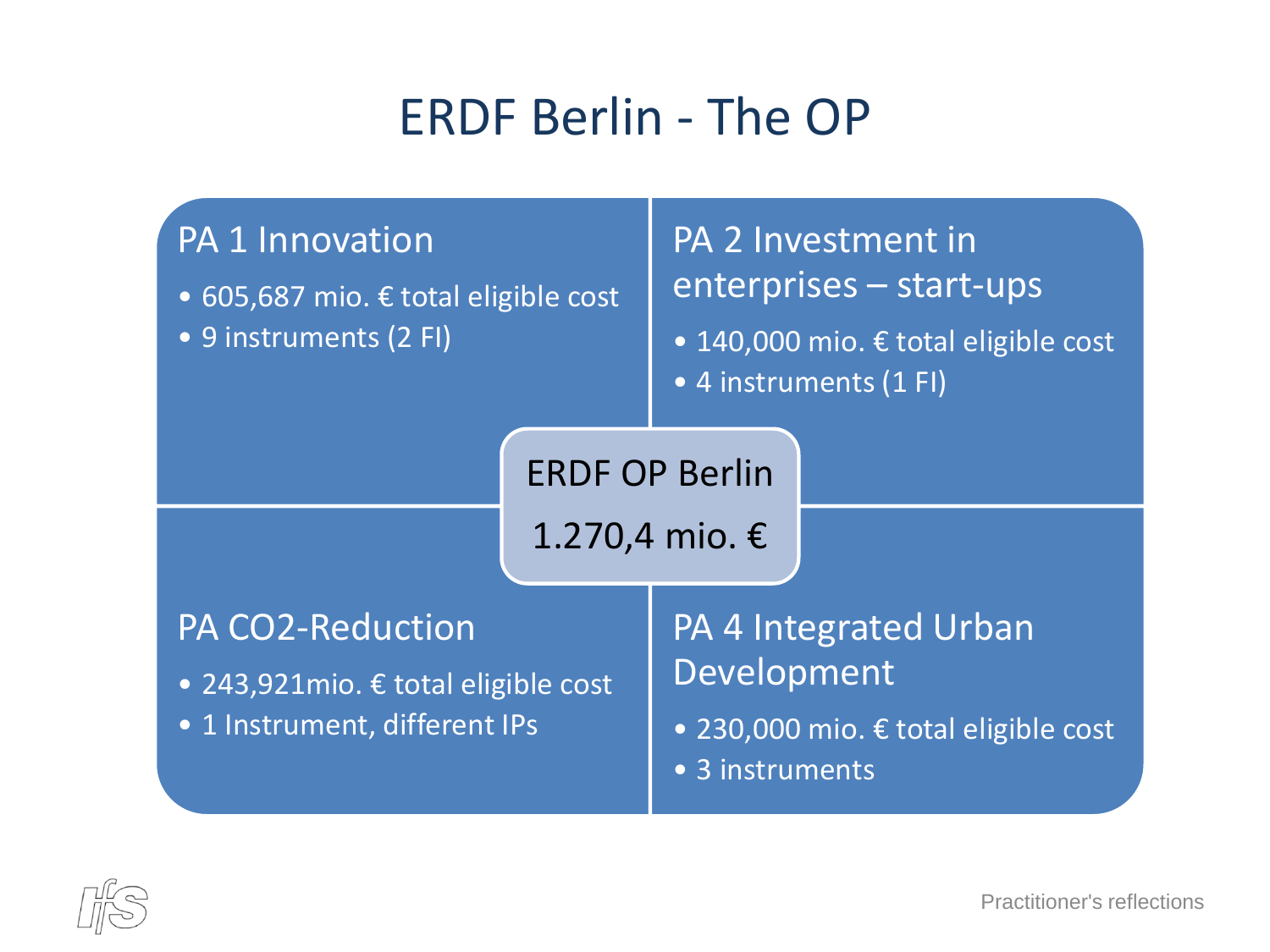# The current status of the OP

- End of 2018
	- Commitment rate: 81%
	- Payment rate: 38 %
	- One of the most advanced German ERDF-Ops
	- 1.698 "operations"
		- Plus 571 additional cases of support in FI
		- Only a handful already finished
- Evaluations
	- Basically per PA
	- Different settings and designs
	- All on their way
		- First interim reports available
		- First final reports 2020

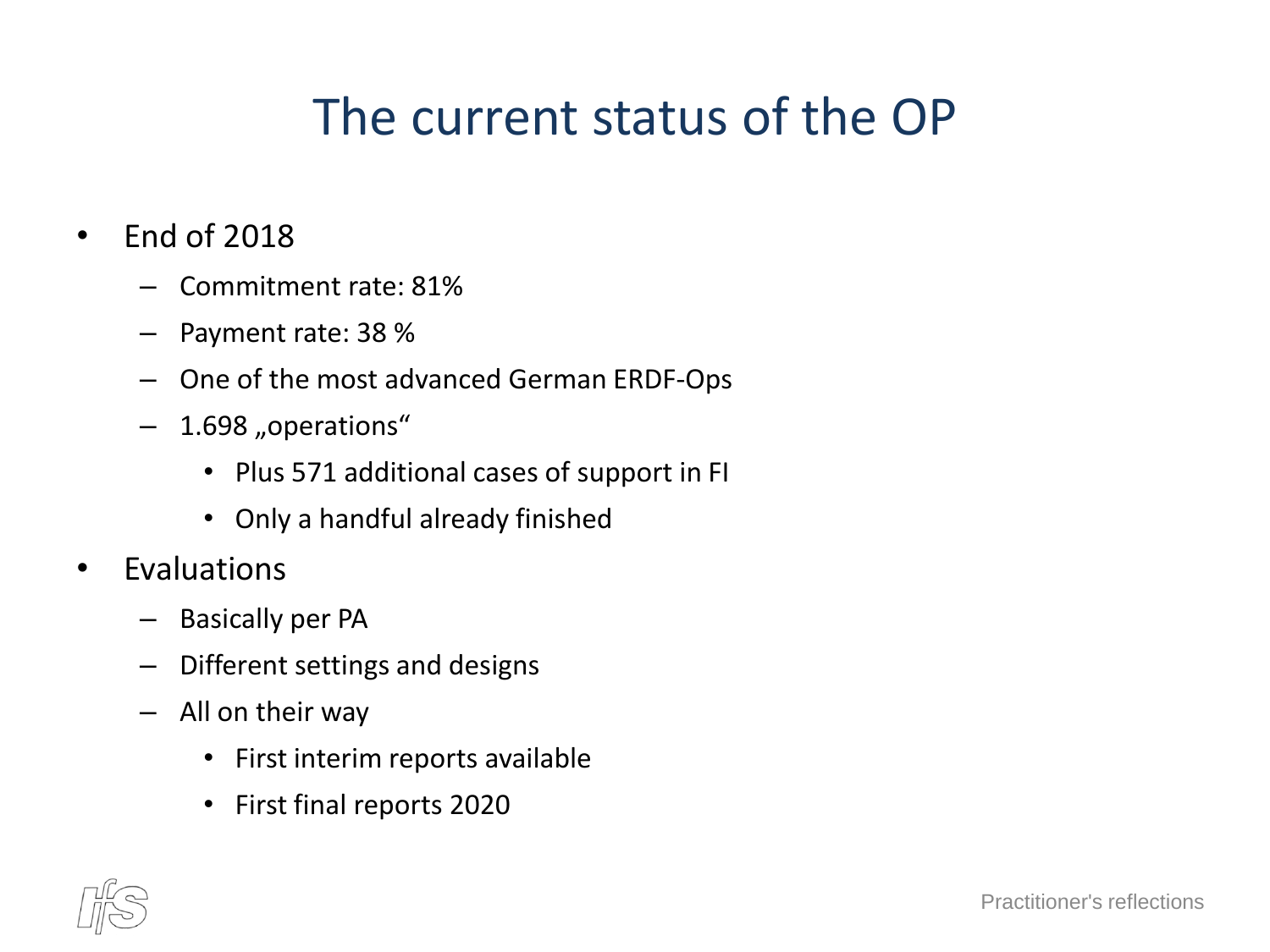#### How to improve evaluation questions



Practitioner's reflections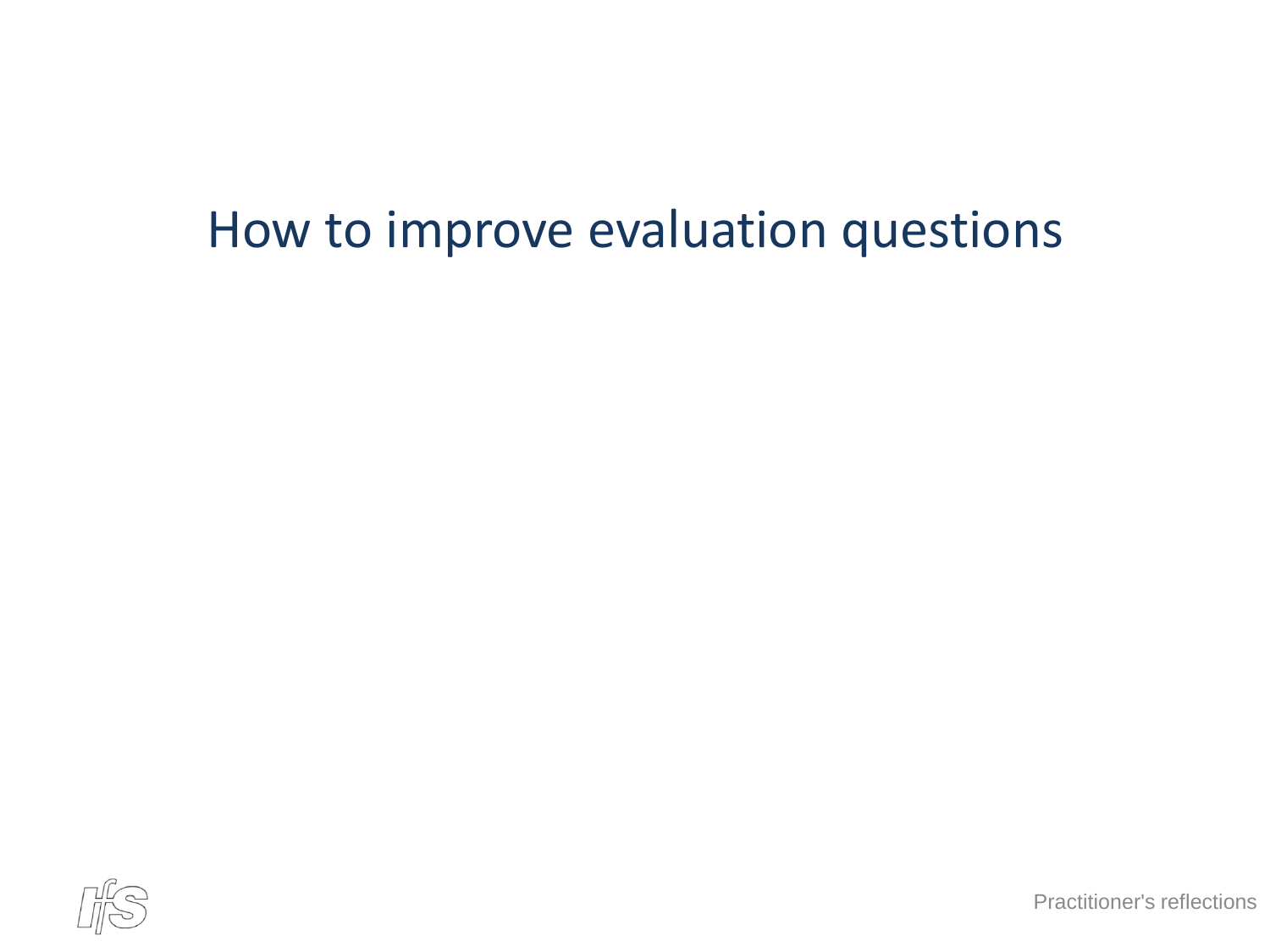# Evaluation Plan – Basis for evaluation questions

- Evaluation plan
	- Draft by evaluation team and MA
		- Based on literature review
	- Discussed in the ERDF-Working group of MC
	- Decided in the MC beginning 2016
- Content
	- General approach and framework theory-based evaluations
	- For each PA-evaluation
		- General objective
		- Core questions
		- Basic methods
		- Basic programm theory

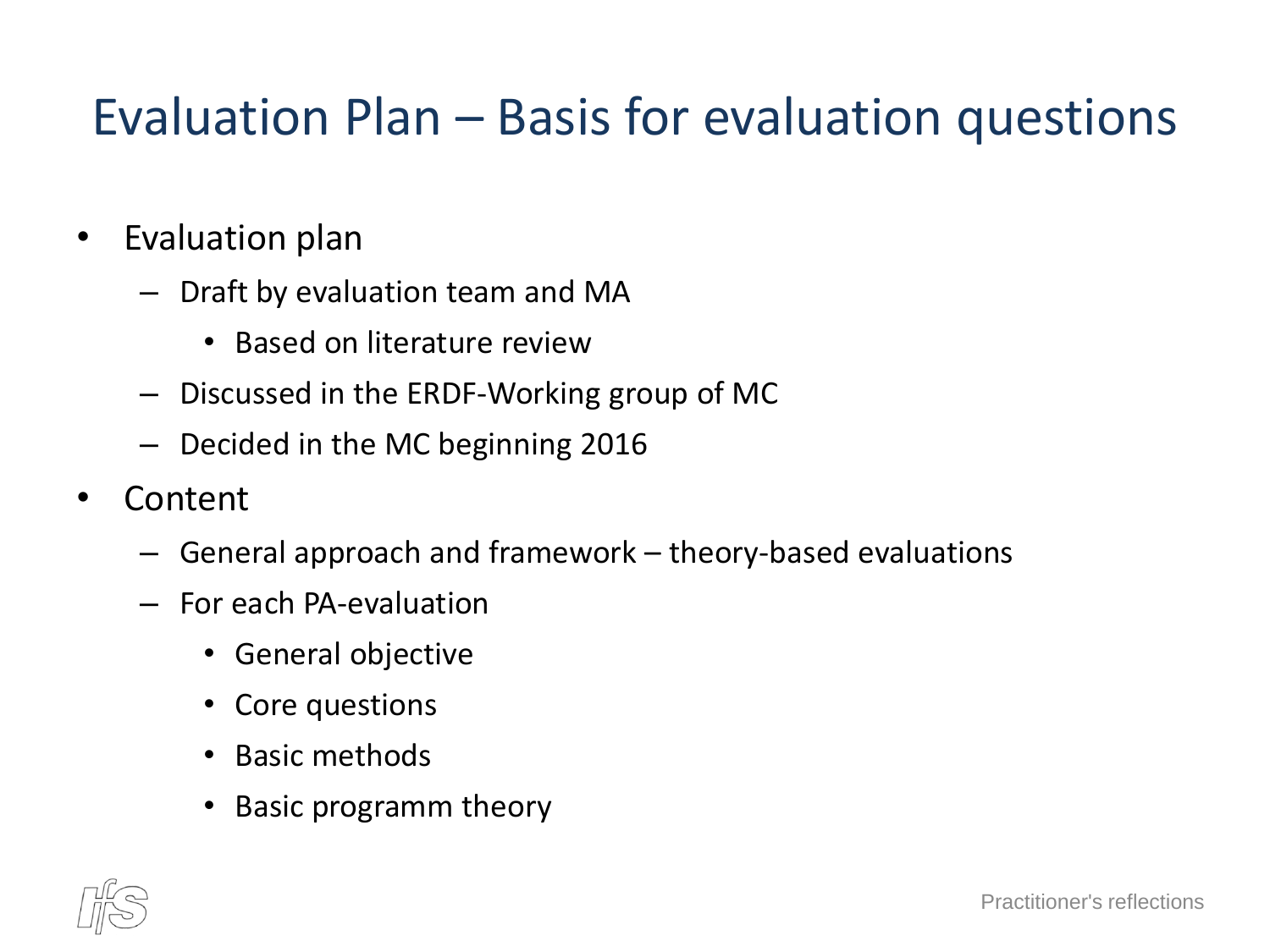# Evaluation plan – basis for evaluation questions

|                      | <b>PA 1 - Innovation</b>                                                                                                                                                        | PA $4$ – integrated urban<br>development                                                                                                                                 |
|----------------------|---------------------------------------------------------------------------------------------------------------------------------------------------------------------------------|--------------------------------------------------------------------------------------------------------------------------------------------------------------------------|
| Objective            | Evaluate the contribution to<br>strengthening innovation activities                                                                                                             | Evaluate the contribution to the<br>development of the selected areas                                                                                                    |
| General<br>questions | Focus on effects on the level of<br>enterprises:<br>Spillovers, competitiveness, and<br>changes in enterprises strategies<br>Role of intervention compared to<br>other factors. | Focus on development of the<br>territories:<br>Integration and participation of<br>inhabitants, synergies of different<br>instruments, contribution to OP-<br>objectives |

- Focus on better understanding the underlying mechanisms
- Mode of enquiry: explanatory-critical

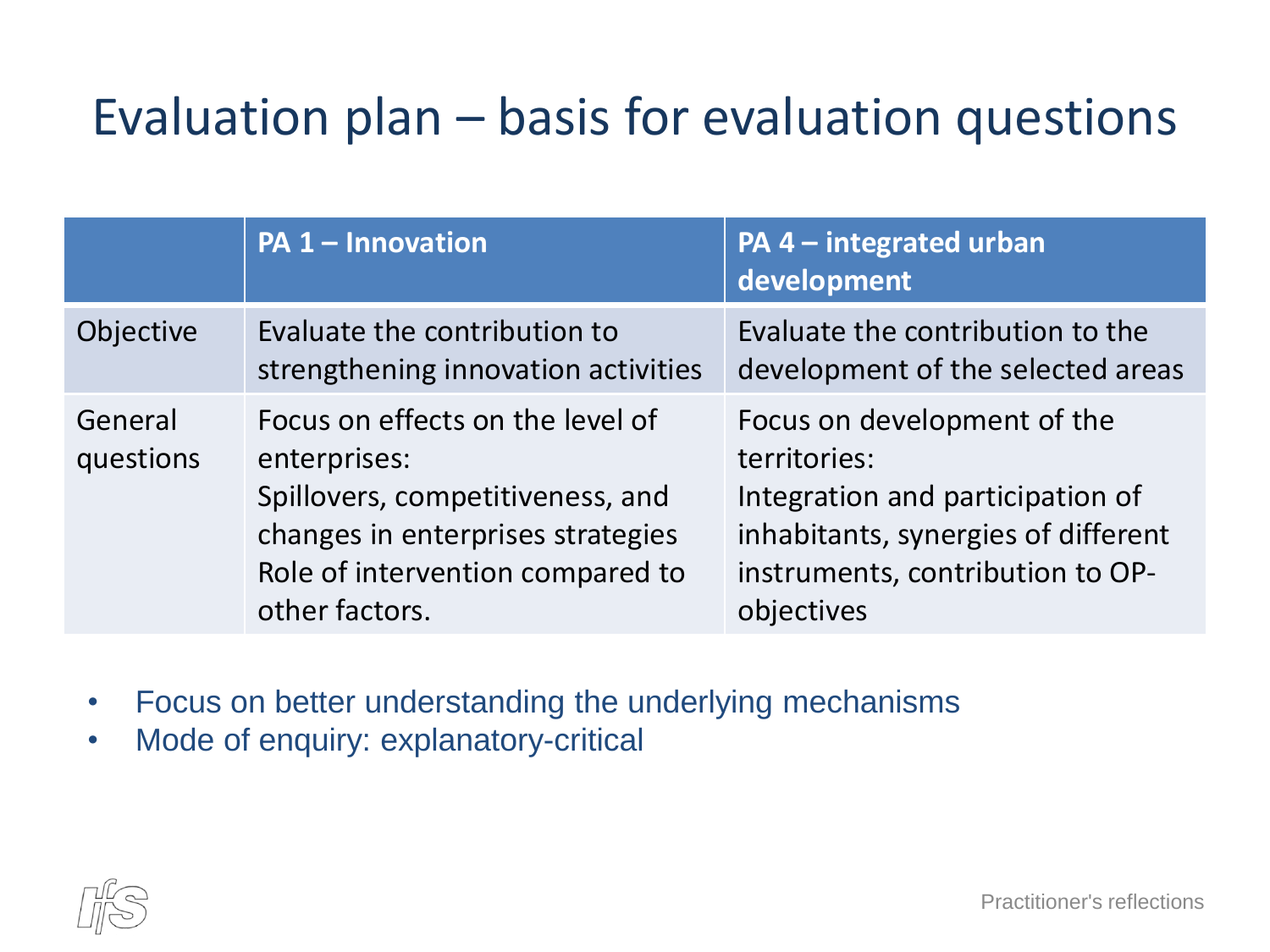# Evaluation concepts – concrete evaluation questions

- Evaluation concepts
	- Drafted by the responsible evaluators
	- Discussed with MA and steering group and revised after discussion
- Content
	- Concrete questions
	- Draft programme theory as framework for the evaluation work
	- Balanced with methods and budgetary limitations

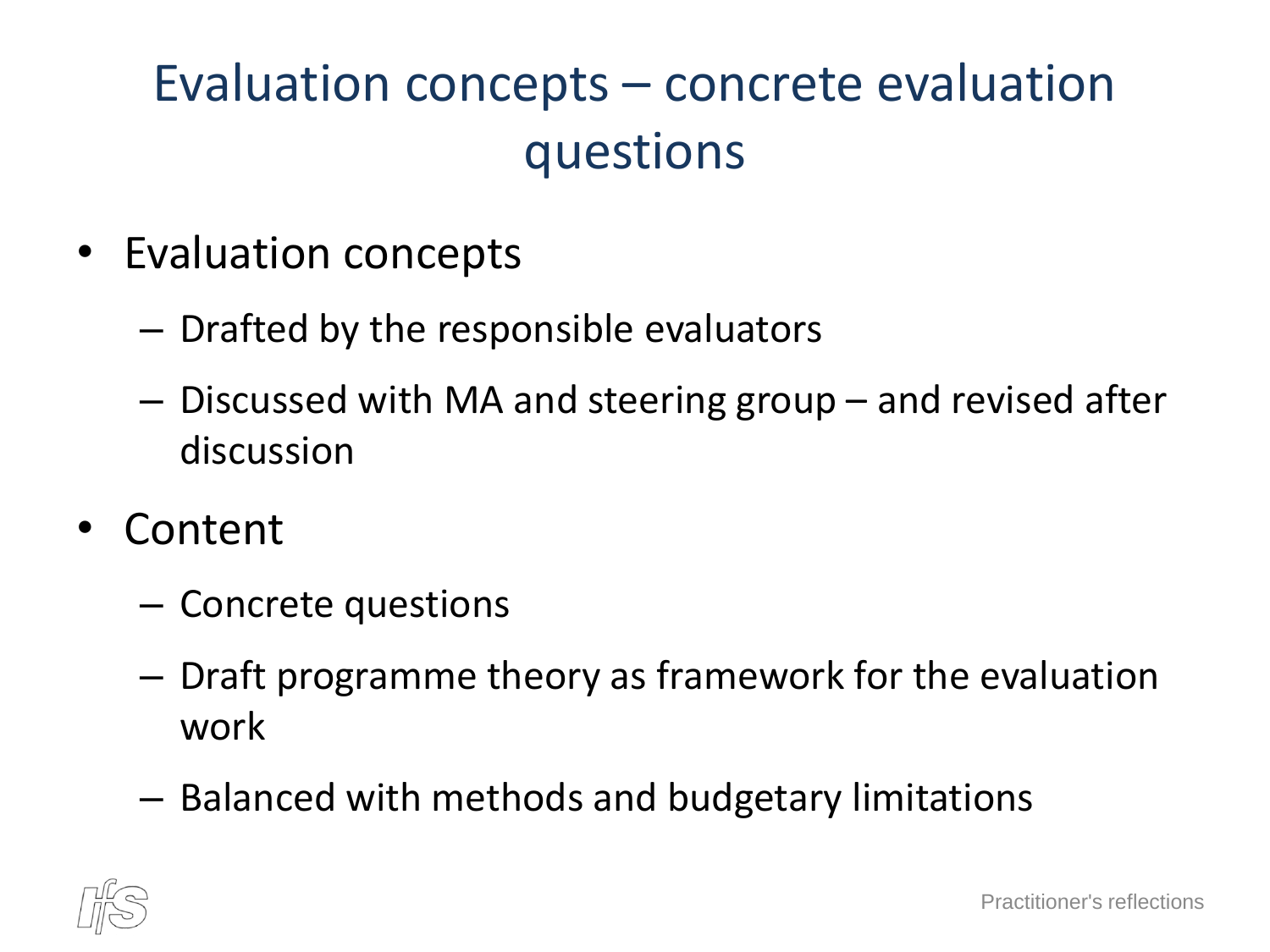# Evaluation concepts – concrete evaluation questions

|           | <b>PA 1 - Innovation</b>                                                                                                                                                                                                                                               | $PA$ 4 – integrated urban<br>development                                                                                                                      |
|-----------|------------------------------------------------------------------------------------------------------------------------------------------------------------------------------------------------------------------------------------------------------------------------|---------------------------------------------------------------------------------------------------------------------------------------------------------------|
| Questions | On the level of the project $-3$<br>questions<br>On the level of the<br>enterprise/research organisation -<br>3 questions<br>External factors - 3 questions<br>- Influence on innovation<br>process?<br>Success factors for innovation<br>Role of framework conditions | 10 questions<br>Changes in the selected areas<br>Contribution of the intervention<br>$\overline{\phantom{a}}$<br><b>Synergies</b><br>$\overline{\phantom{0}}$ |

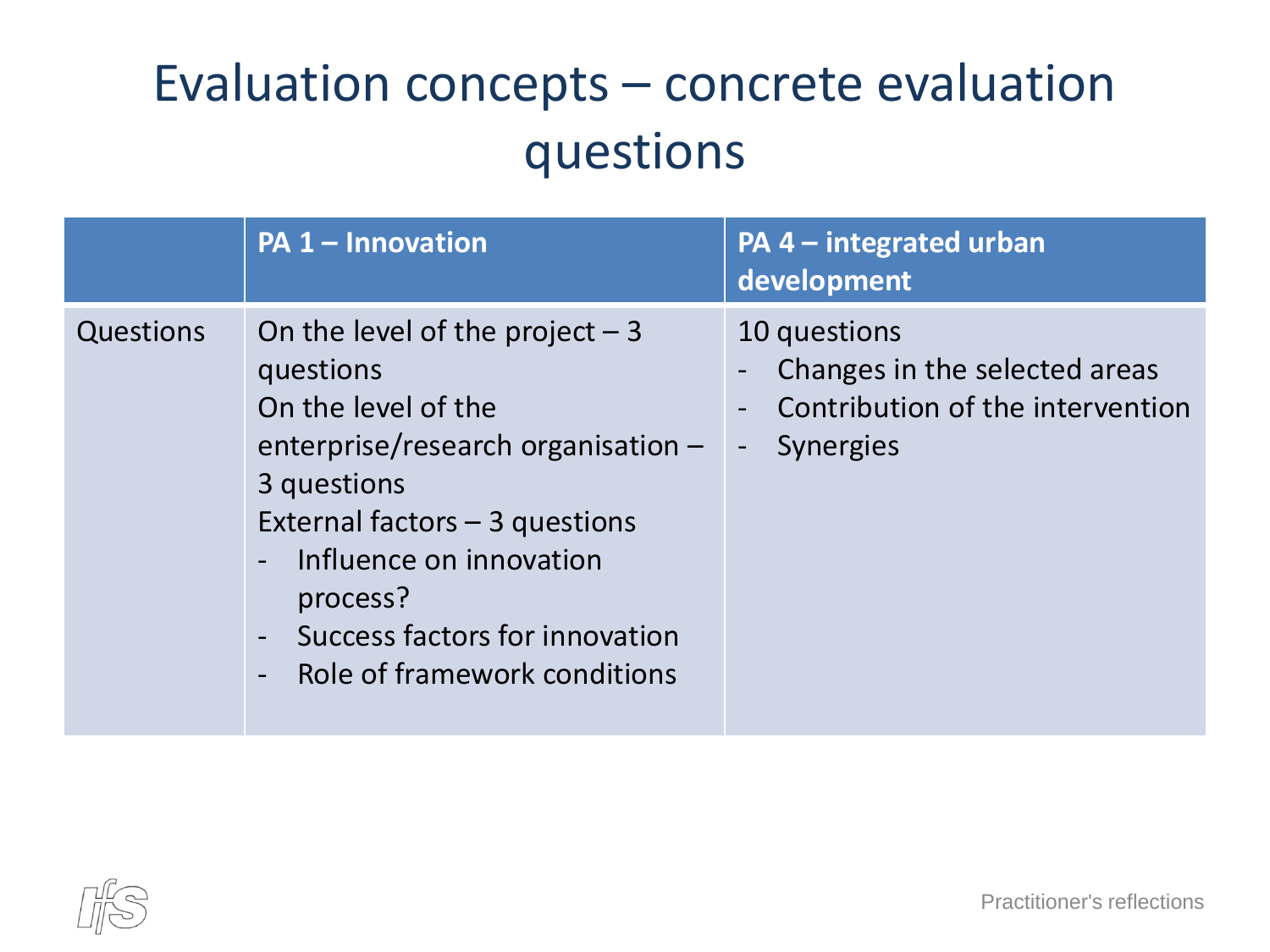## Evaluation questions – link to theory of change





Practitioner's reflections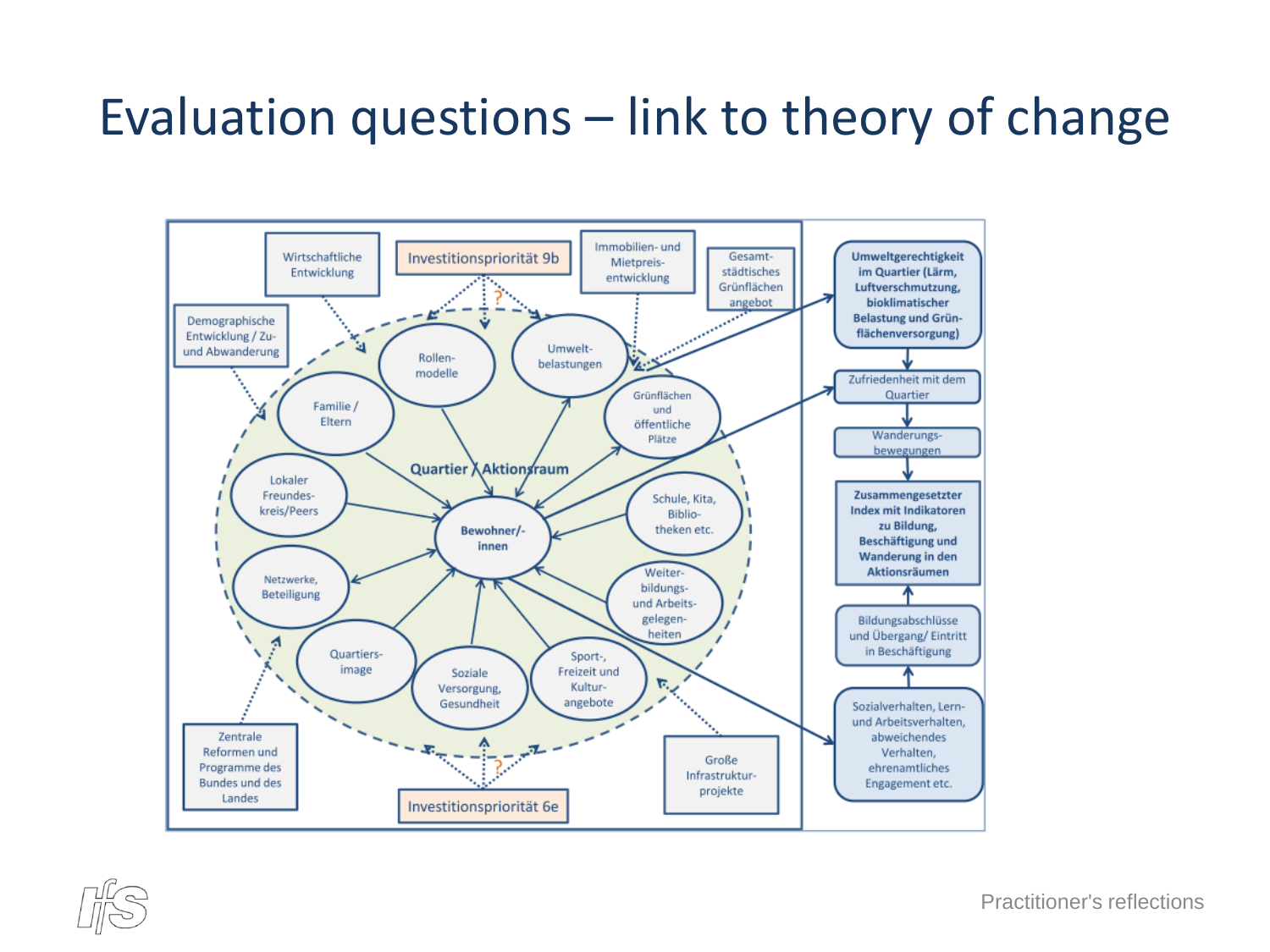## Evaluation process – refining the questions

- Feedback with the steering groups
	- PA 4 evaluation
		- First phase 2017 Interim Report end of 2017 focus on baseline data and programme theory
		- Second evaluation phase 2019/2020 focus on results
		- Decision to adopt the evaluation approach
			- Research on smaller territorial units
			- Questions: interplay between different developments in smaller neighbourhoods for the broader territory
	- PA 1 evaluation
		- Adjusting evaluation questions stronger focus on selected mechanisms in enterprises

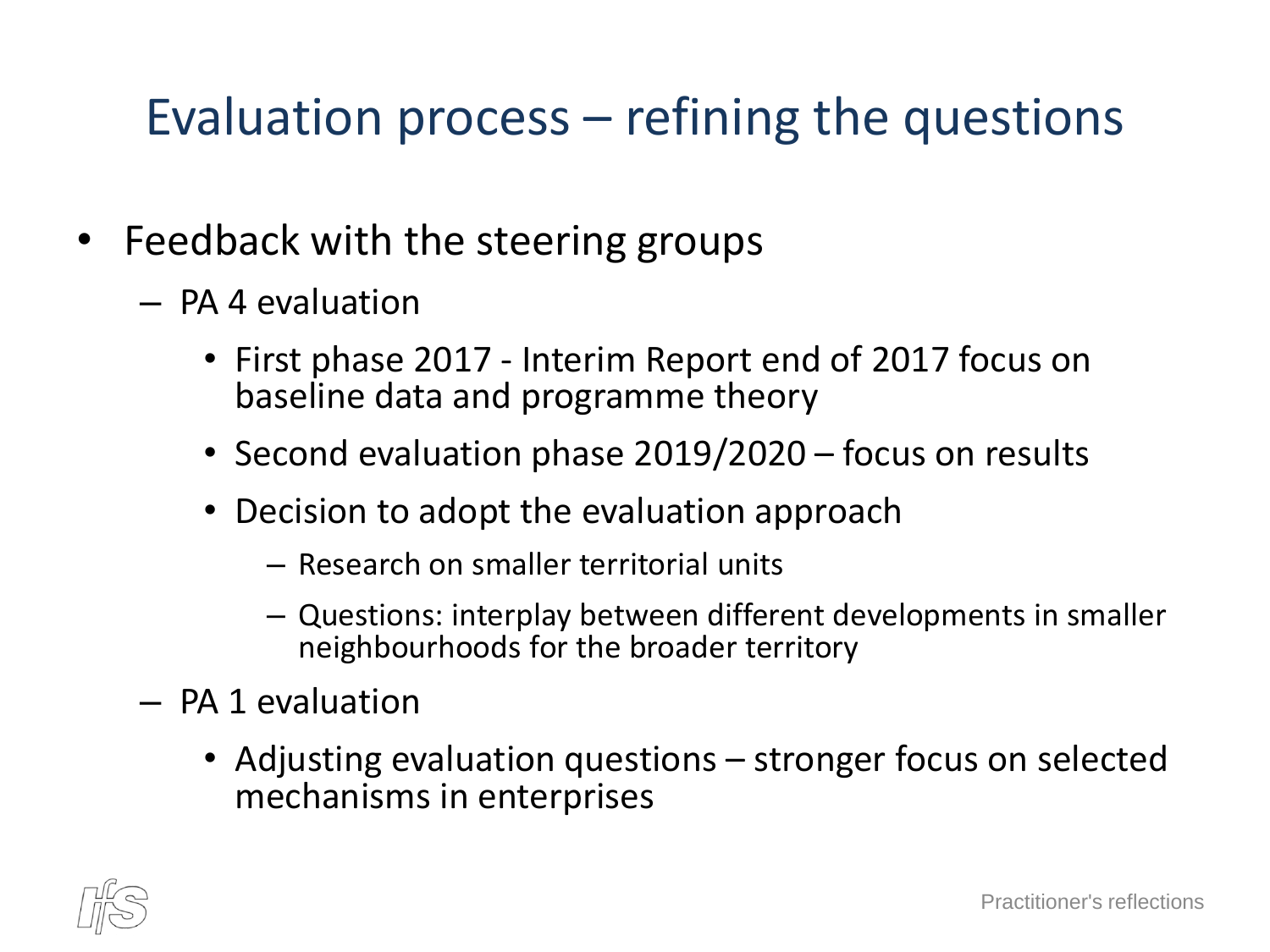### Evaluation questions – programme design

- Designing the programme
	- Decision on objectives (and result indicators)
	- Decision on the structure of the intervention (number of specific objectives?)
		- PA  $1$  one specific objective
		- PA 4 two specific objectives
	- (implicit) selection of the mechanisms that are likely to lead to effects

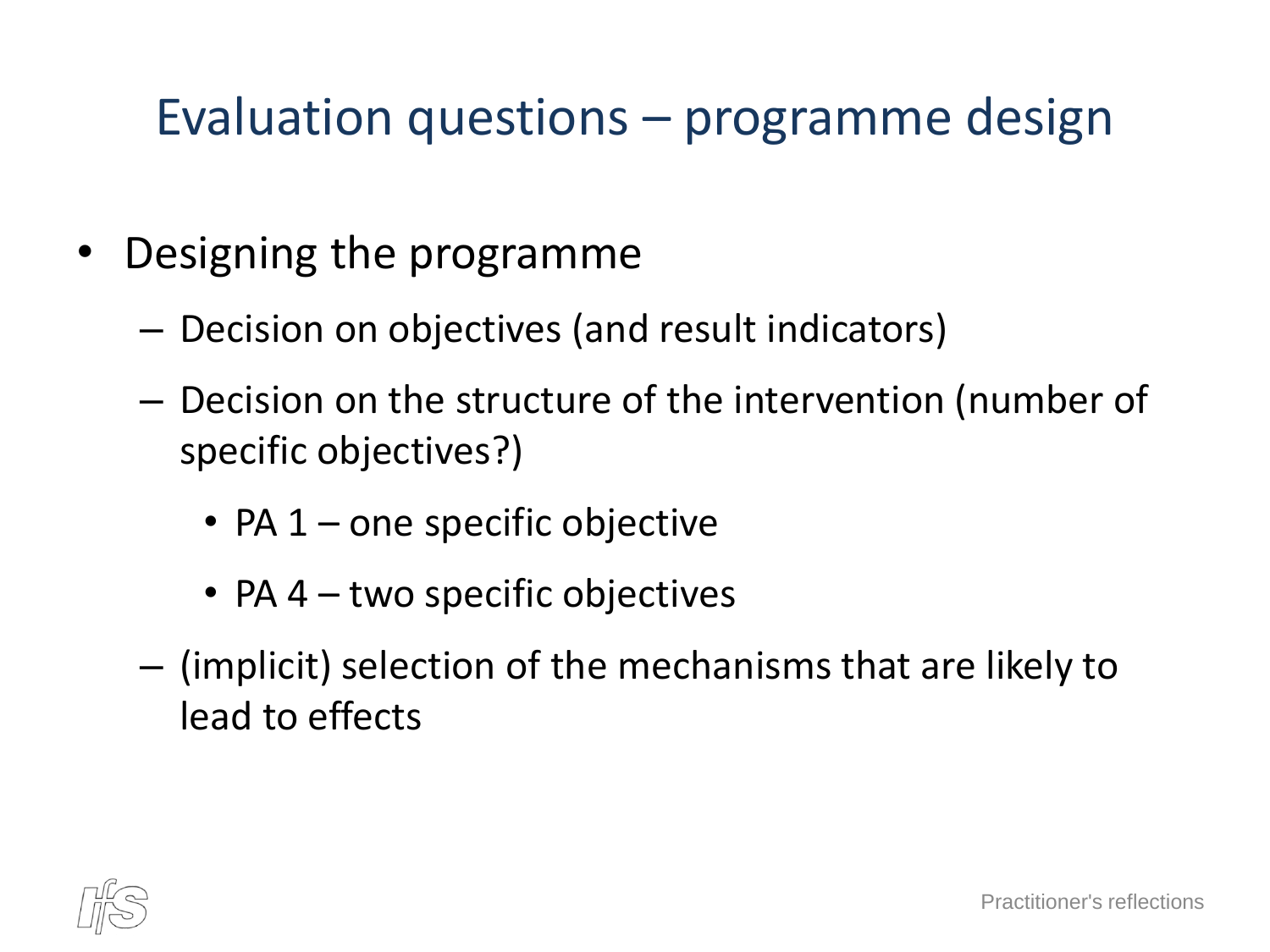### Evaluation questions - comments

- Process involving MA, other partners and evaluation team
	- Main interest of administrative partners: either technical or general learning – strategic issues of less importance
- Comparatively clear focus of the evaluations
- Programme theories as framework to locate evaluation questions
- Evaluation competence to balance questions and methods
- Opportunity to adjust budget and schedule underway

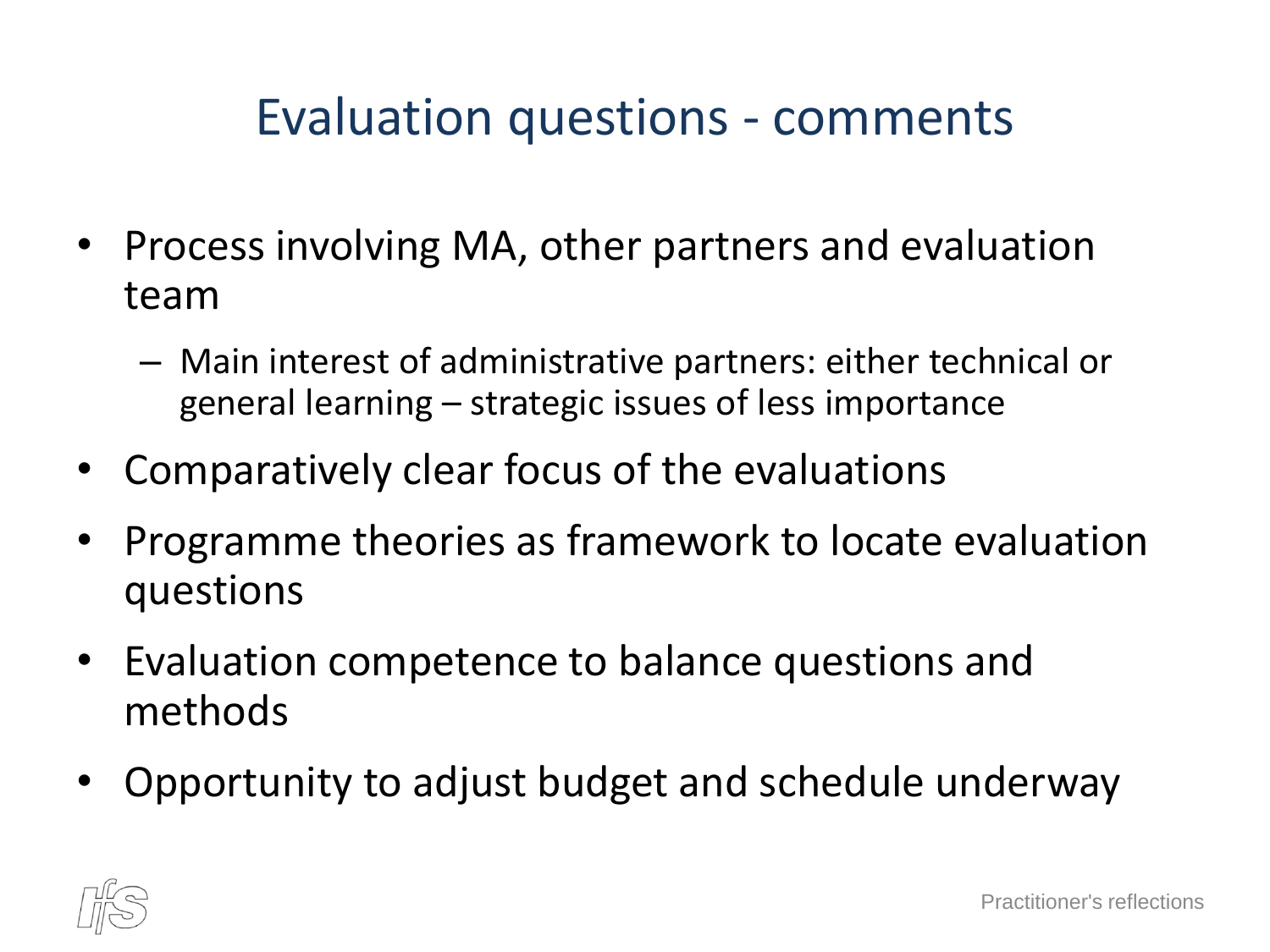# Evaluating whole programmes?

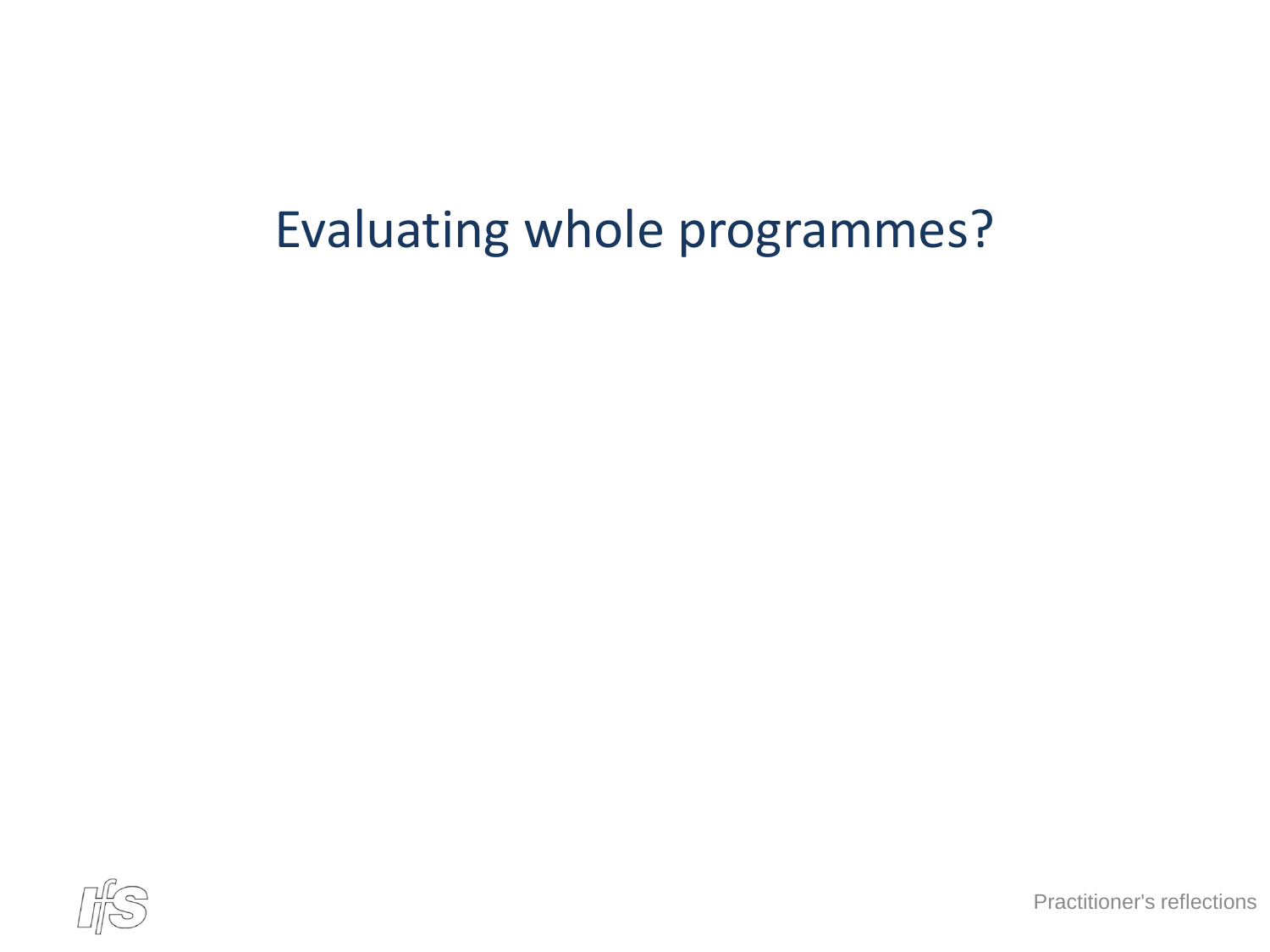# Evaluating whole programmes? - Internal Coherence

- Mainly PA 2 single instruments without being clearly embedded in a strategy
- PA 3 decarbonisation: targets different sectors (Public buildings, transport, enterprises) with different mechanisms leading to effects
- Process of developing the programme theory as test for coherence
	- PA 2: no artificially coherent programme theory
	- PA 3: several theories of change instead of one coherent model

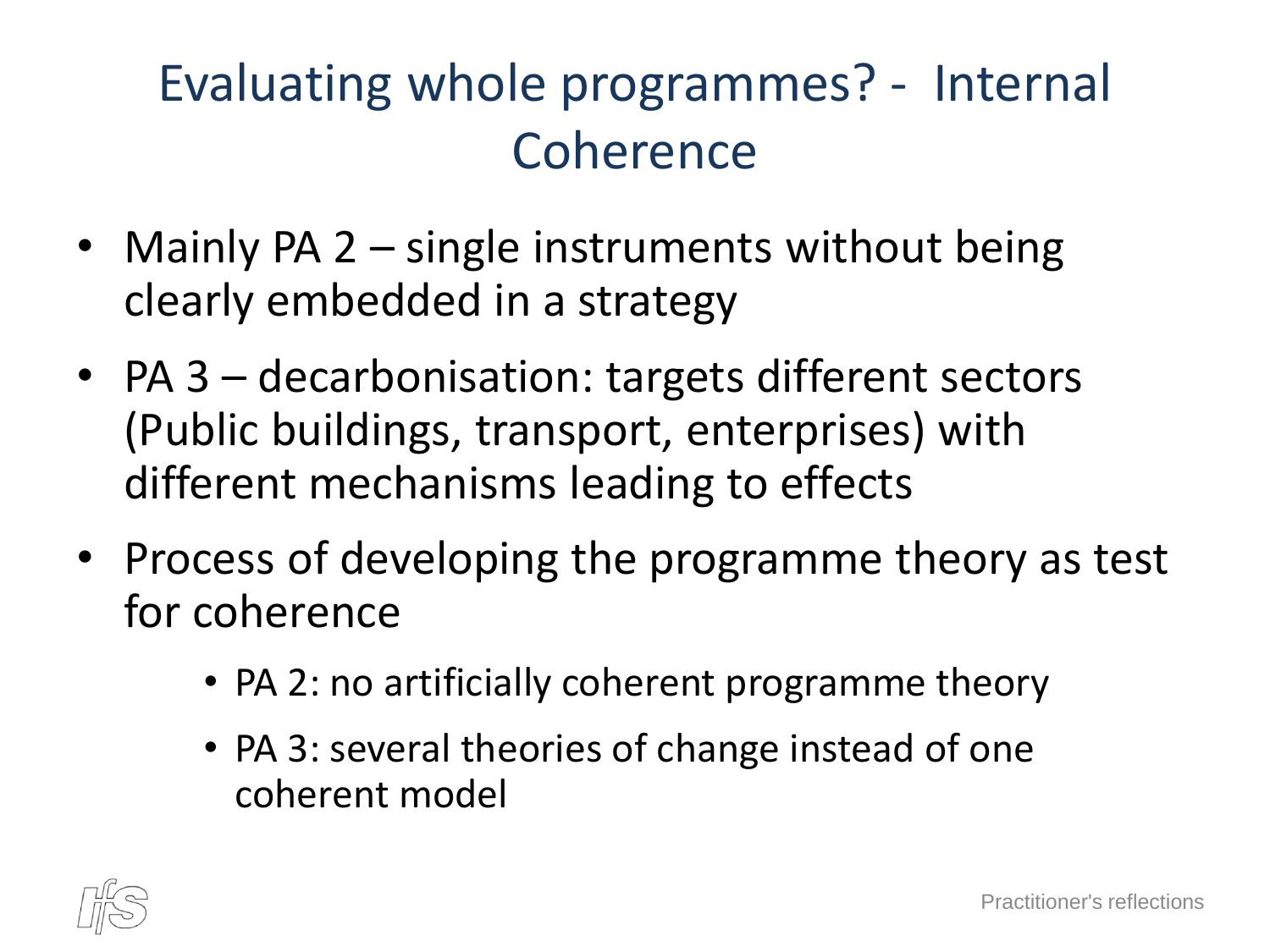# Evaluating whole programmes? – External coherence

- Instrumental Context
	- Other interventions of relevance
		- PA 3 with a rapidly changing political environment and growing set of instruments on national level
	- Relevant external developments
		- PA 4 significant growth of the population of Berlin (-> housing market)
- Explicitely formulate external factors of relevance in the programm theories
	- If necessary, adjust programm theories underway

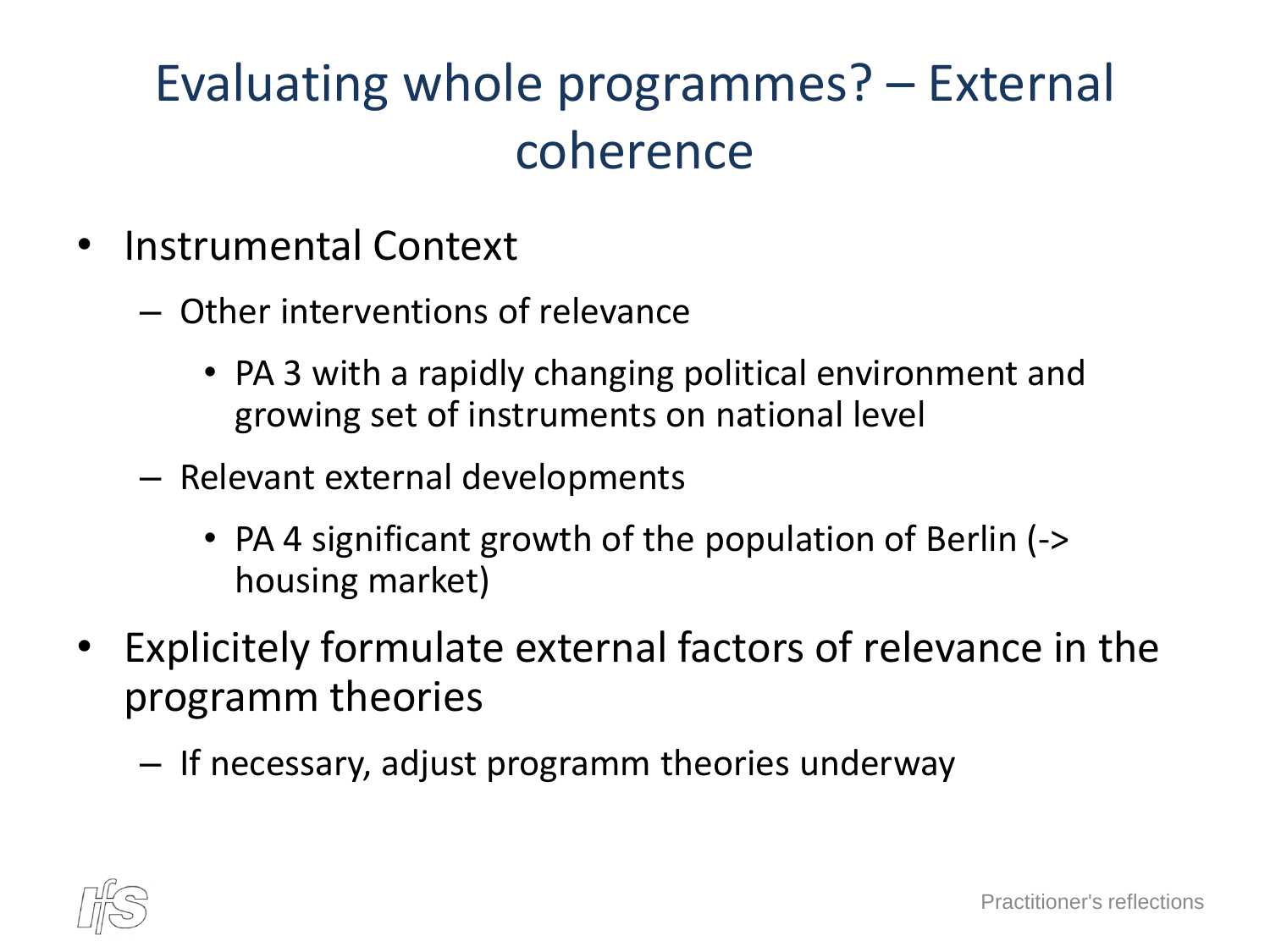# Evaluating whole programmes? – strategic coherence

- Characteristics of the ERDF Berlin
	- Weak strategic framework
		- Both on OP level and in domestic policy
	- Varying strategic basis of the single Ops
		- PA 1: Explicit strategy
		- PA 2: No clear strategy
		- PA 3: Implicit, but partly weak strategy
		- PA 4: Clear, but complex strategy
	- Policy Framework
		- PA 3 decision on a climate policy act in Berlin in 2016

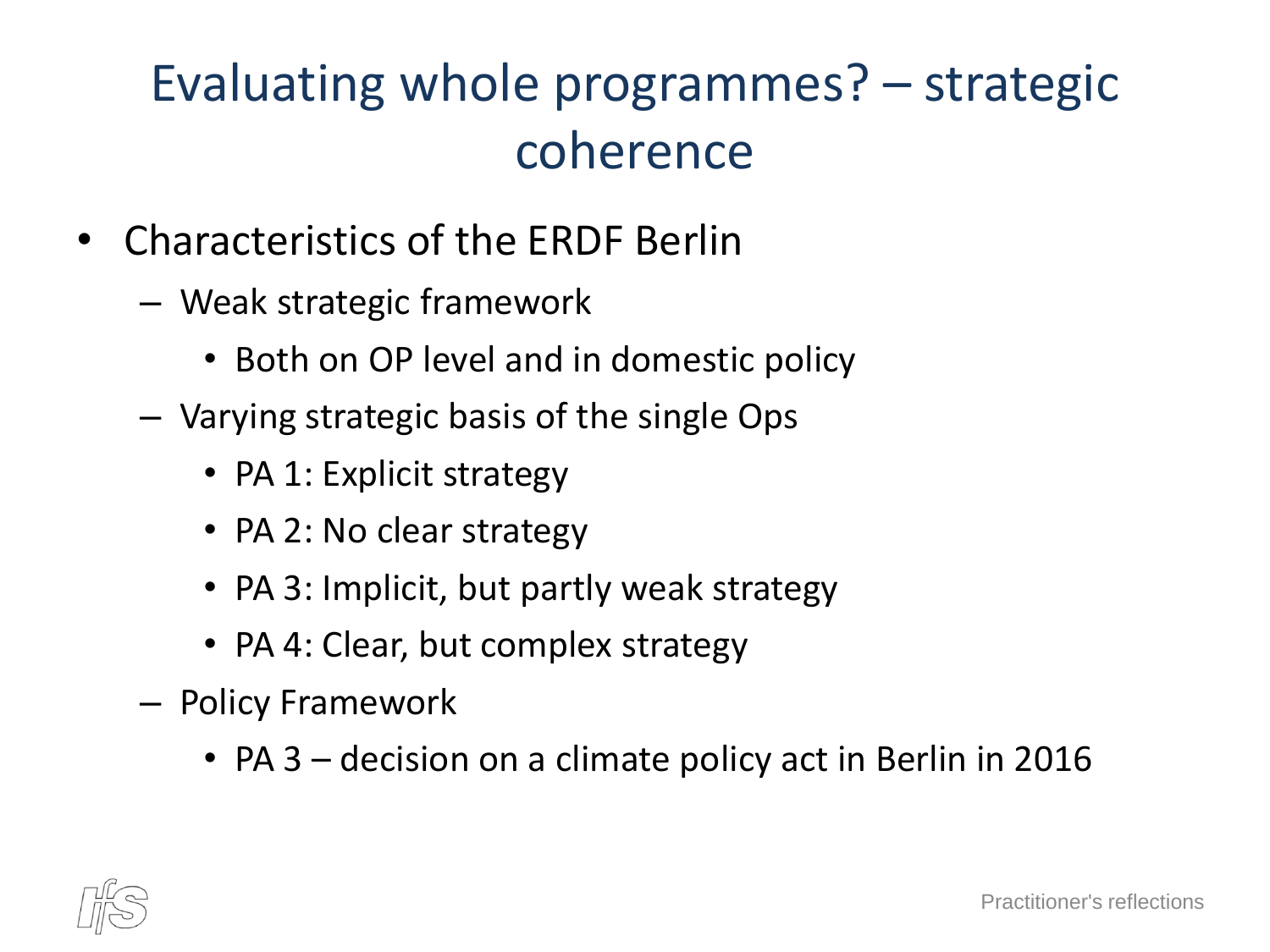# Evaluating whole programmes? – Synergies and interrelations

- Looking at target groups
	- Which parts of the interventions are adressing the same target groups?
		- Enterprises in PA 1, 2 and 3
		- "Overlapping" interventions? Interrelations? Synergies? Or opposite effects?
- Looking at territorial units
	- In how far do interventions in a given territory interact?
- Use cross-cutting issues
	- Issues like sustainability, Gender can offer different perspectives

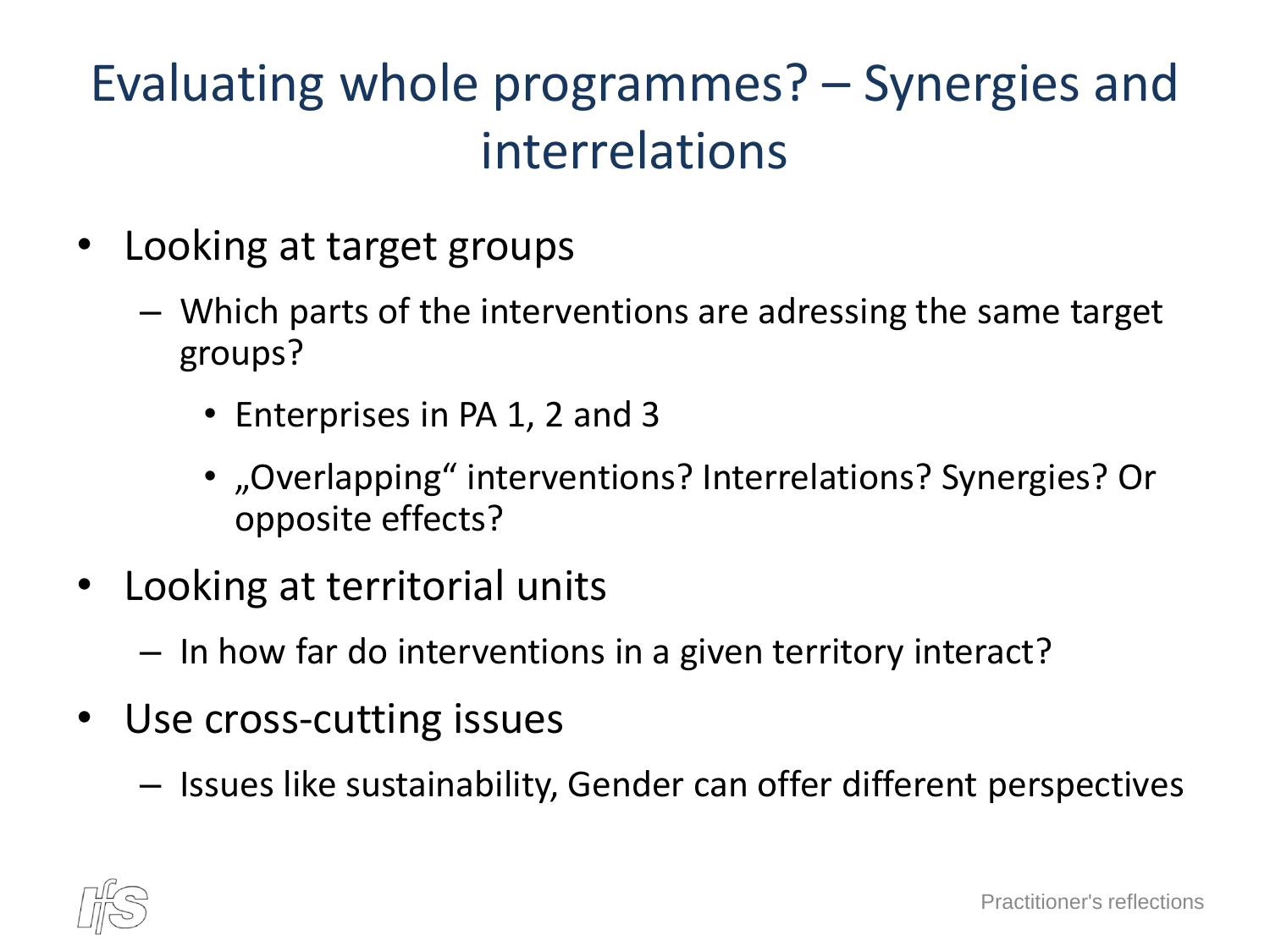### Evaluating whole programmes? – Comments

- Defining the scope and scale of the evaluation
	- Take the context into account:
		- Other relevant instruments
		- Target groups and their needs Interrelation between mechanisms
		- Policy strategies
			- Sectoral or general
- Subject of evaluation limited to the content of the OP

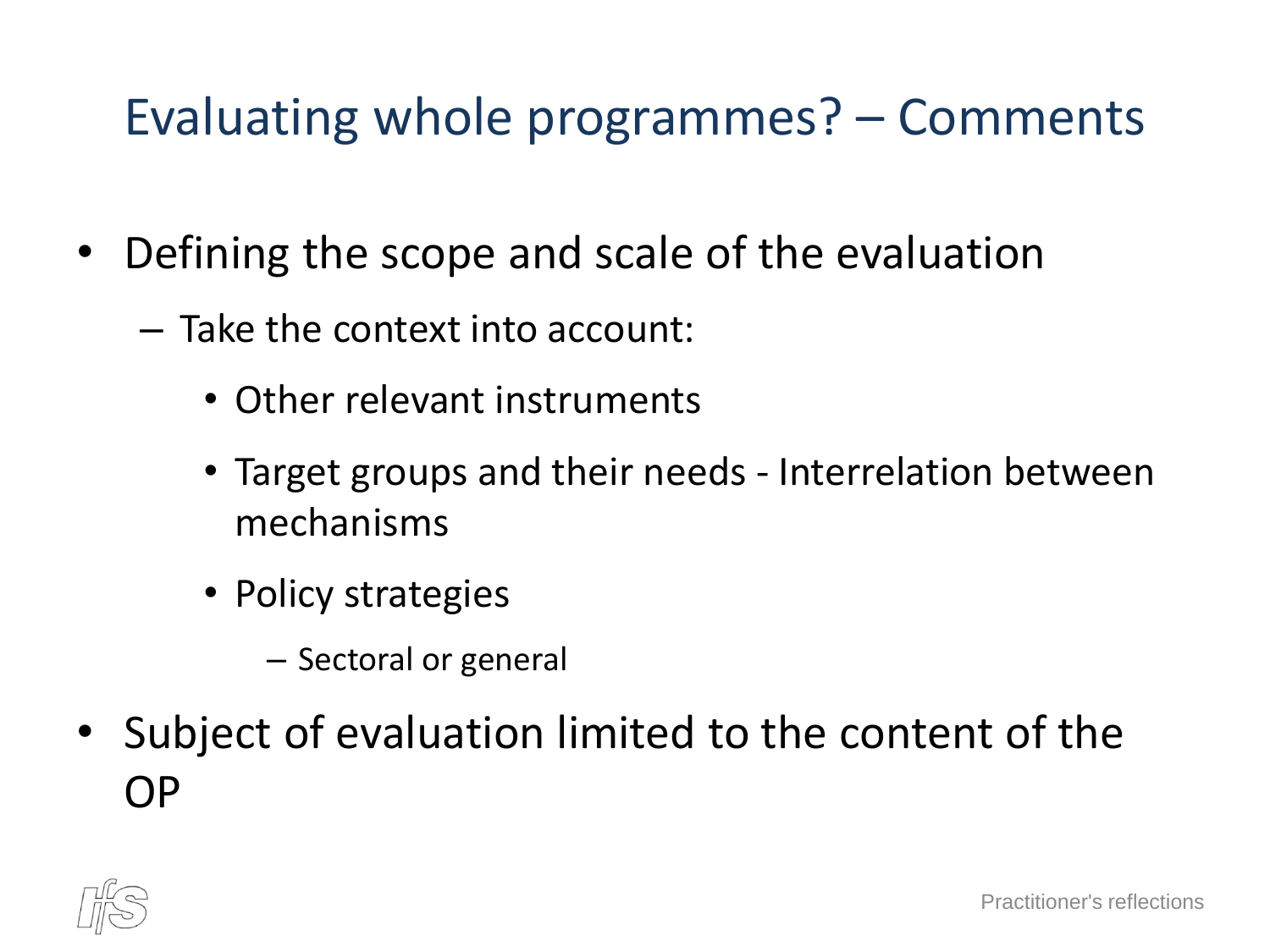# How to make sense of the results of an evaluation



Practitioner's reflections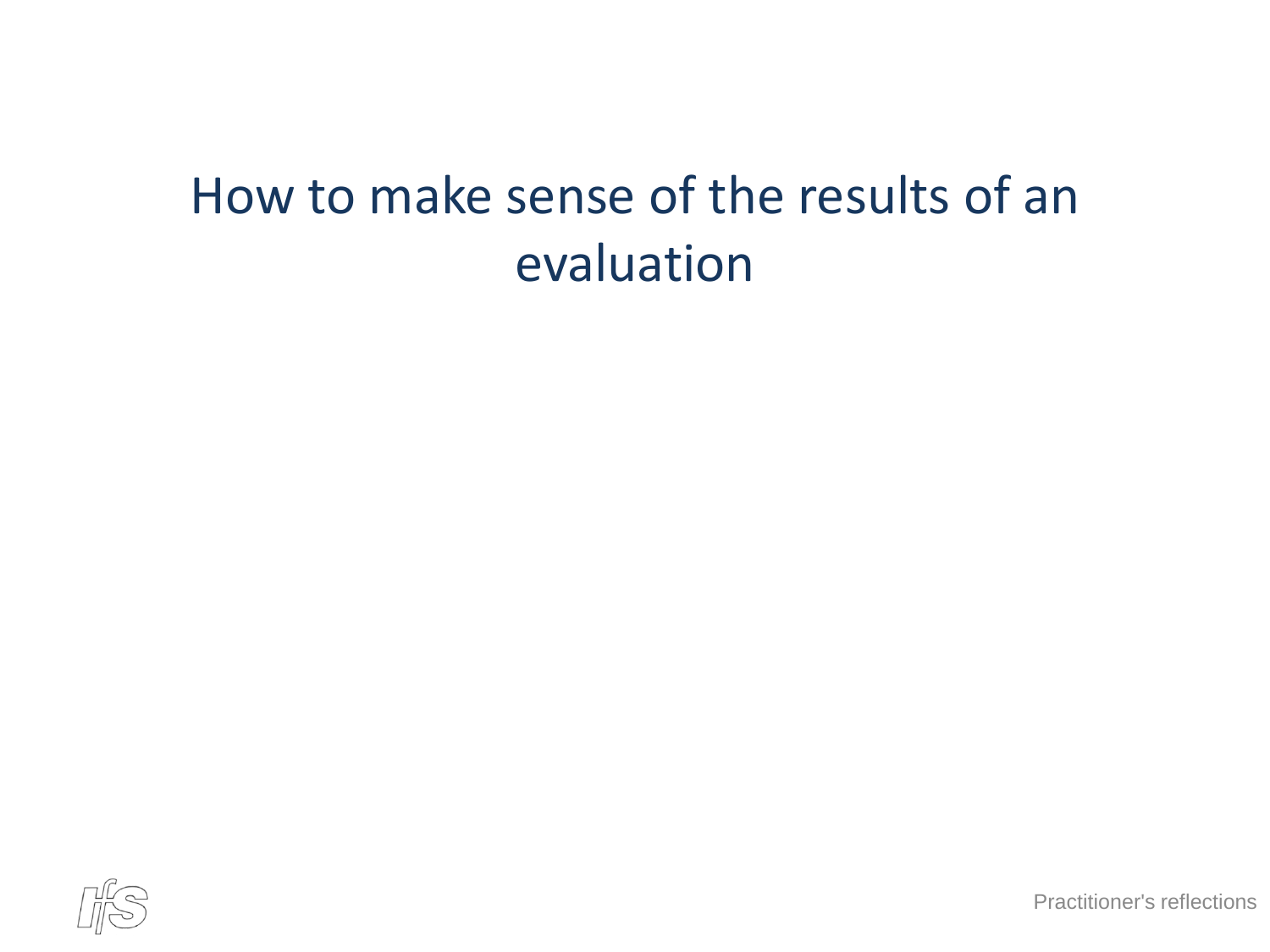### Evaluation process as learning process

- Ongoing exchange on evaluation related issues
	- Evaluation plan
	- Evaluation concepts and reports
- Formats
	- ERDF working group of the MC
	- Steering groups for the evaluations
	- Informal exchange (!)

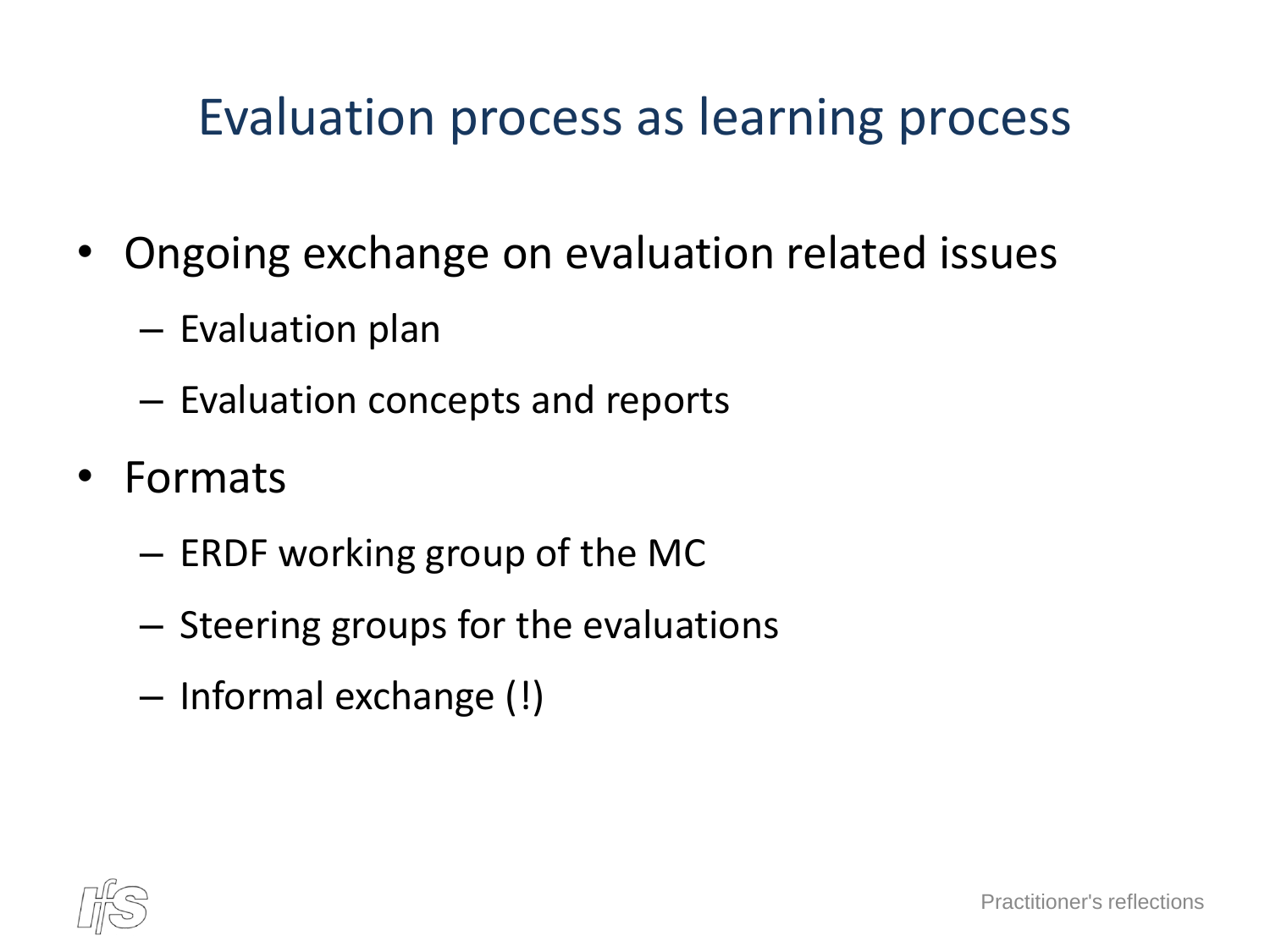#### Evaluation process as learning process

- Actors involved determine the way of interaction
	- Forming coalitions of those who are open-minded and interested
- Developing an "evaluative attitude"
	- Overcome sceptical attitudes
	- $-$  Let people "connect" to evaluations
		- Take their concerns seriously
		- Get them involved in discussing findings and drawing conclusions
	- Show the usefulness of evaluation

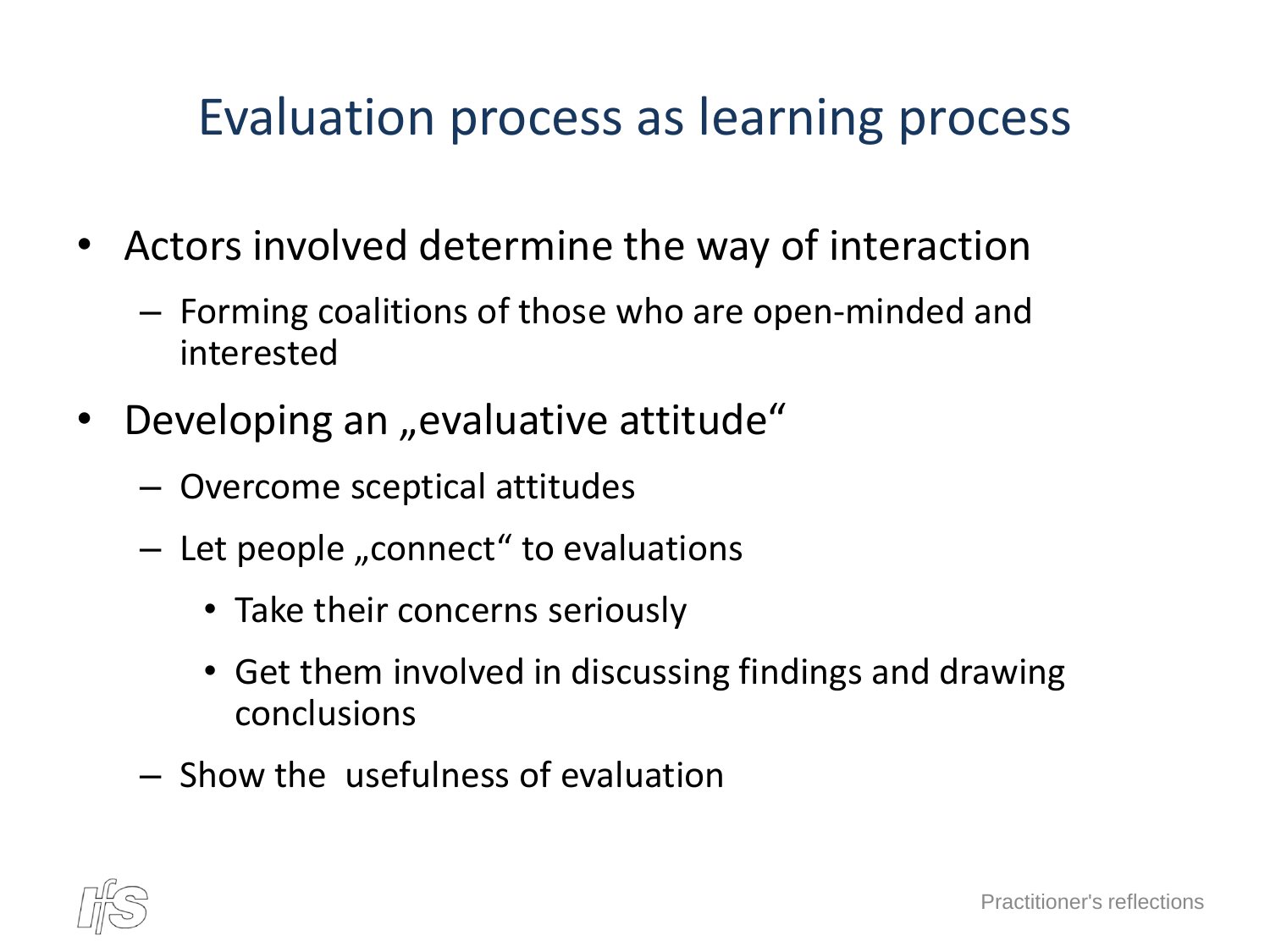## Evaluation influence - difficulties

- Balance technical and strategic aspects
	- Tendency to ask for technical adjustments
	- Lack of a format for strategic and more political exchange
	- Evaluation influence more in adminisration than in policy making?
- Balance between evidence and interest
	- e.g. single instruments (PA 2) can hardly be justified by evidence on results, but are not disputable politically as they are supported by important interests

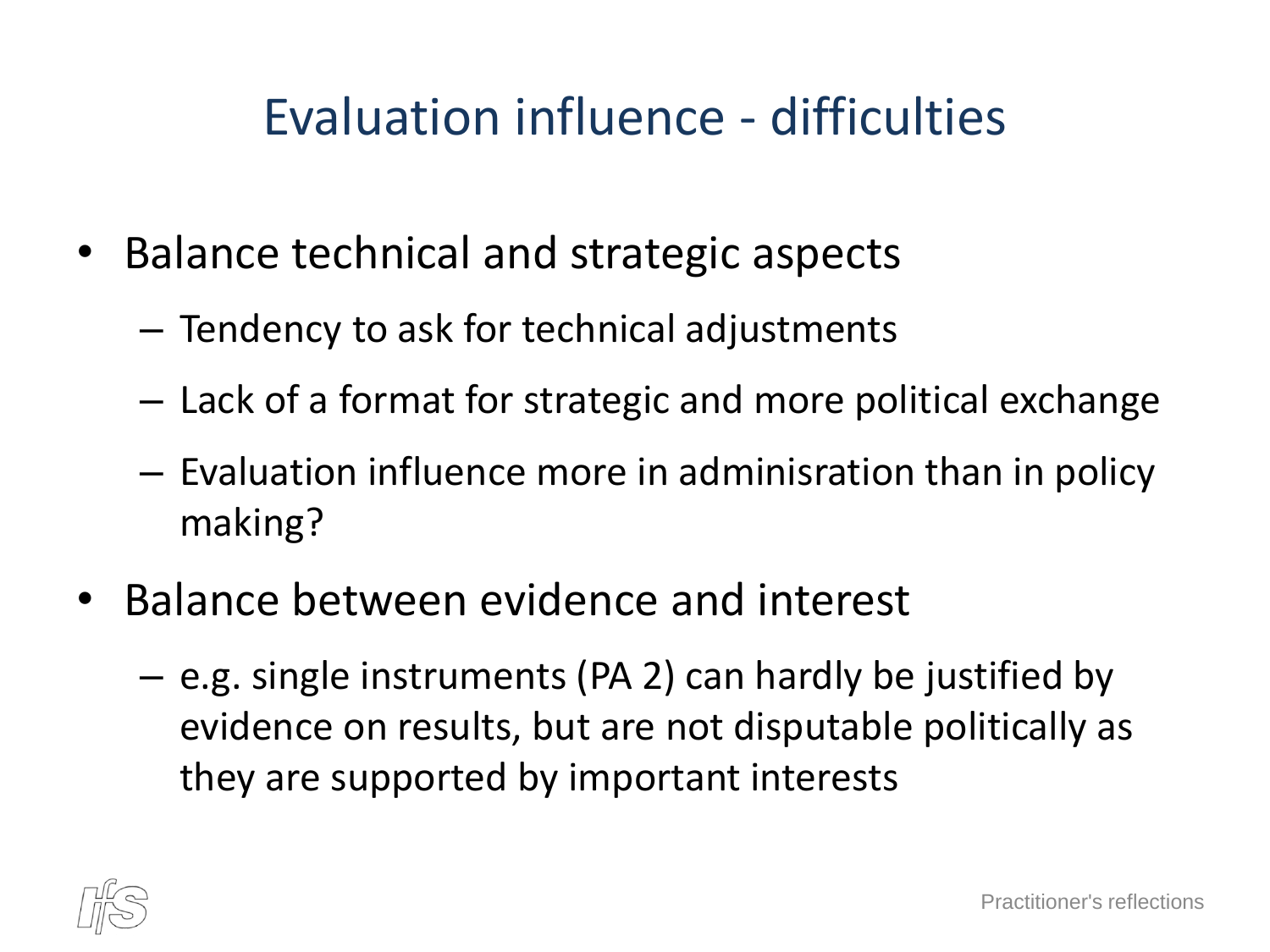# How to make sense of the results of an evaluation

- Problem-focused concept of use
	- Knowledge to be used for a concrete decision
		- Focus on the decision point
		- Timing extremely critical
- Learning-focused concept of use
	- Knowledge contributing to the body of knowledge of an organisation (-> policy learning, organisational learning)
	- $-$  Knowledge as part of a "stream"
		- Ongoing process of changing knowledge
		- Diffuse and indirect effects
		- Timing not so critical